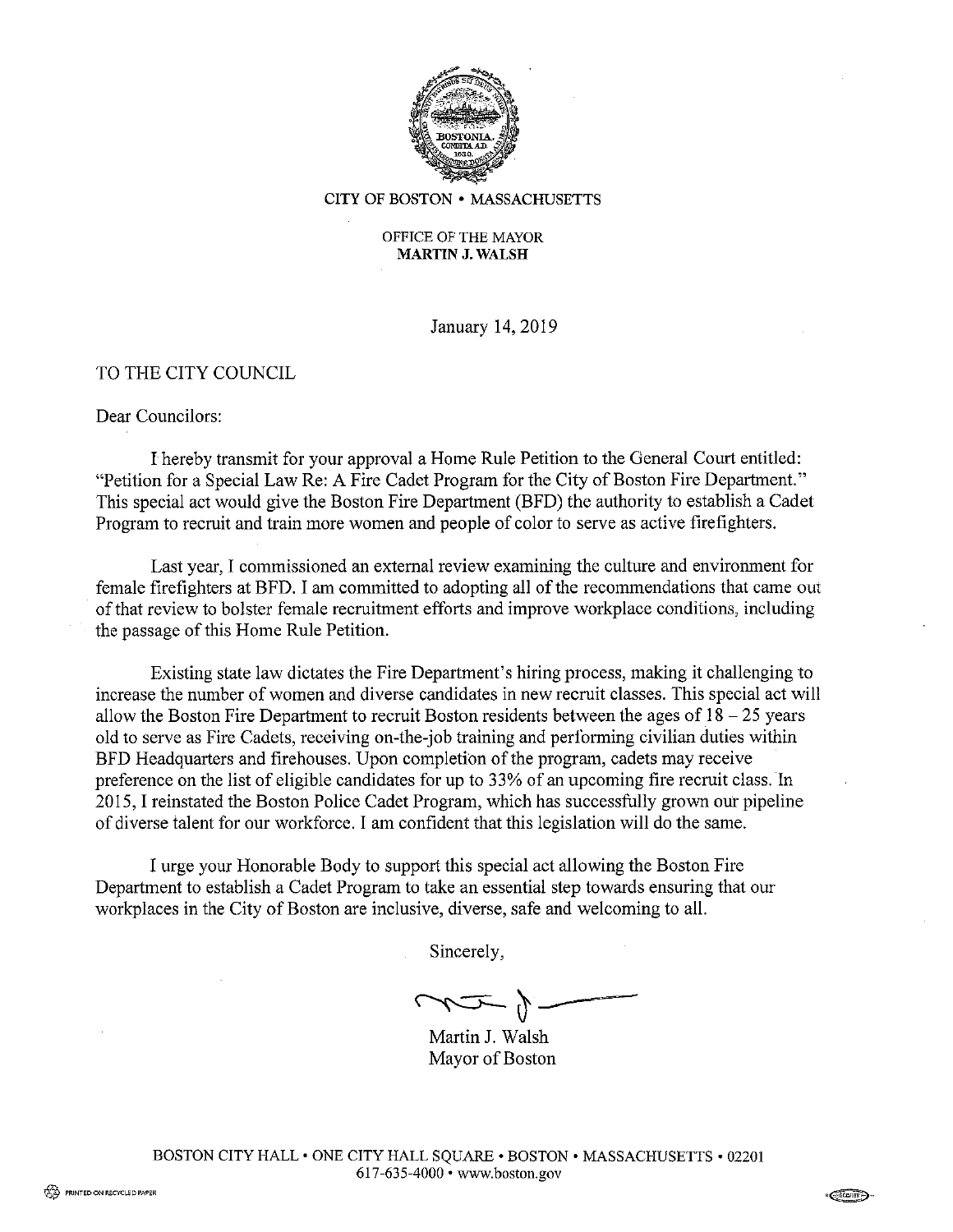# **CITY OF BOSTON IN CITY COUNCIL**

**ORDERED:** That a petition to the General Court, accompanied by a bill for a special law relating to the City of Boston, to be filed with an attested copy of this Order be, and hereby is, approved under Clause One (1) of Section Eight (8) of Article Two (2), as amended, of the Amendments to the Constitution of the Commonwealth of Massachusetts, to the end that legislation be adopted precisely as follows, except for clerical or editorial changes of form only:

## **PETITION FOR A SPECIAL LAW RE: A FIRE CADET PROGRAM FOR THE CITY OF BOSTON FIRE DEPARTMENT.**

**SECTION 1.** The board or officer in the city of Boston authorized to appoint firefighters for the city of Boston may, when so authorized by the affirmative vote of a majority of the city council and approval of the mayor, appoint as a fire cadet, for a period of full-time "on the job" training, any citizen resident of Boston who is not less than eighteen nor more than twenty-five years of age who meets the physical qualifications required of applicants for appointment as a firefighter in Boston, and who is determined by the appointing authority to be of good moral character. Such appointment shall not be subject to the civil service law or rules; nor shall a fire cadet be entitled to any benefits of such law or rules. Such appointment may be terminated by the appointing authority at any time, and shall be terminated whenever a cadet fails to maintain a passing grade in any course of study the appointing authority determines she or he should undertake, and when she or he reaches the age of twenty-seven. A fire cadet shall receive such compensation and such leave with pay as the appointing authority shall determine. No person shall be too old for appointment as a cadet if she or he was of qualifying age at the time of application to a cadet program. An appointment to a cadet program shall not be terminated for age unless the cadet has completed 2 years of service.

A fire cadet shall maintain and file records, operate office machines, answer telephones, receive complaints, enter and index official documents, prepare routine reports, prepare and tabulate facts and figures for statistical purposes, and have similar duties of an administrative rather than firefighting type. She or he shall be considered an employee of the city of Boston for the purposes of workers' compensation.